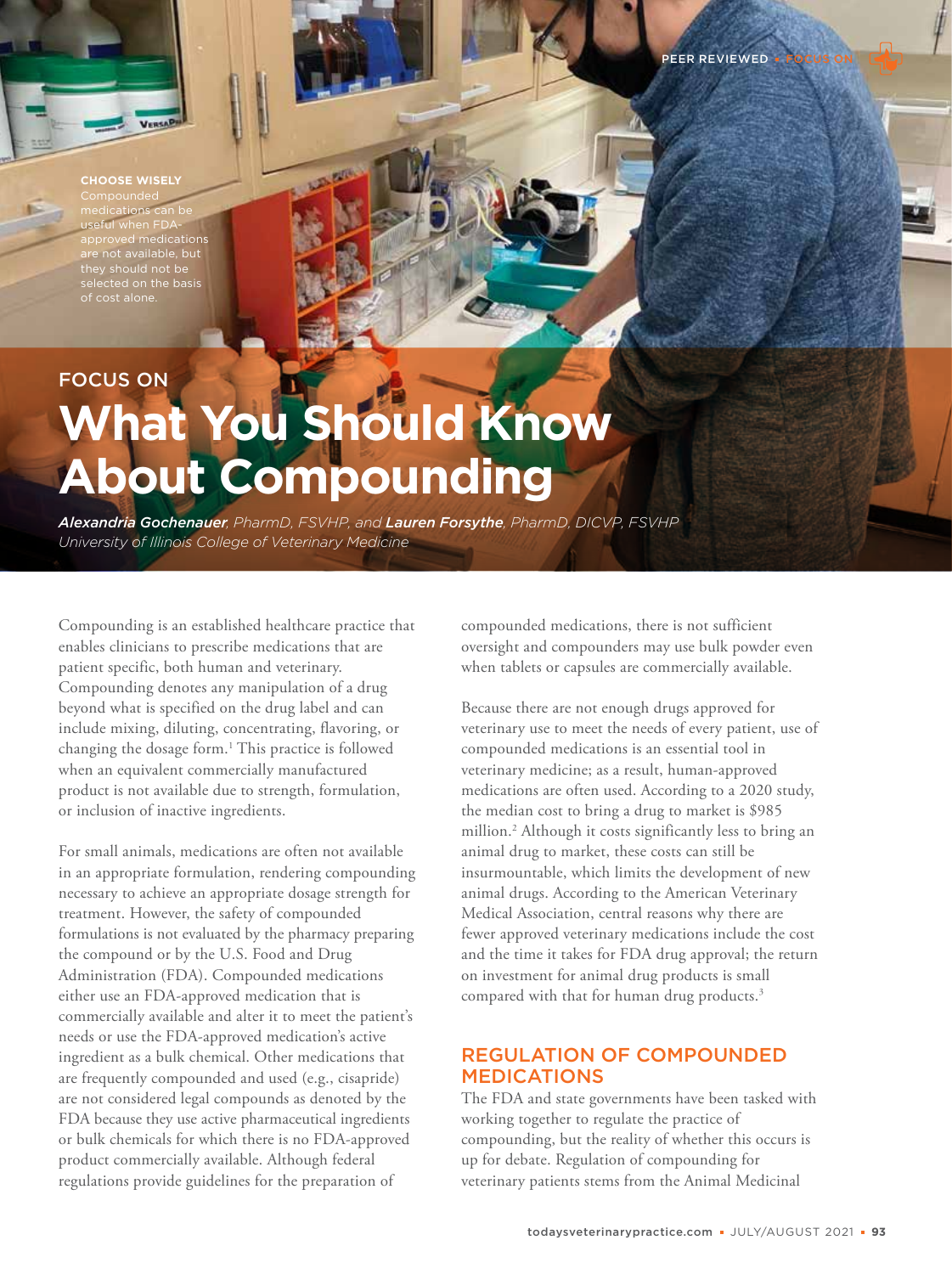Be aware of your state's specific restrictions and requirements relating to compounding for in-office use for veterinary patients and of any special provisions relating to compounding.

> Drug Use Clarification Act of 1994,<sup>4</sup> which describes the regulations for compounding medications for companion and food animals. Compounding for food animals, however, is far more stringent than compounding for companion animals and should be reserved as a last resort. With regard to the regulation of practice, each state board of pharmacy has been delegated with the primary responsibility of supervising day-to-day pharmacy practices, including compounding, and the state veterinary medical boards oversee veterinary medicine. In practice, it may not be possible for state boards to oversee the ever-growing compounding pharmacies under their jurisdiction. Compounding laws and regulations, as well as which agency oversees veterinary compounding, differ between each state. Be aware of your state's specific restrictions and requirements relating to compounding for in-office use for veterinary patients and of any special provisions relating to compounding.

> Compounding pharmacies are required to register as either 503a or 503b. A compounding pharmacy's website should clearly indicate if the pharmacy is designated as a 503b; otherwise, one can assume that it is a 503a pharmacy.5

**503a pharmacies** compound according to prescriptions specific to particular patients and are required by state boards of pharmacy to comply with United States Pharmacopeia (USP) and other guidelines. These facilities are limited to dispensing for individual patient use only and are not allowed to compound large batches. Most small, independent pharmacies register as 503a because their focus is patient-specific compounds. This registration prohibits them from compounding and distributing compounded medications in bulk for in-office use. Because the Drug Quality and Security Act exempts veterinary patients, the applicability of this registration to veterinary medicine is questionable; therefore, in-office use is still regulated by states and is highly variable.

**503b pharmacies** are termed "outsourcing facilities" and have the ability to manufacture large batches with or without prescriptions that can be sold to healthcare facilities for in-office use. Larger compounding pharmacies have the opportunity to voluntarily register as 503b. These regulations are much stricter because they are regulated by the FDA instead of the state and require facilities to follow current good manufacturing practices. These facilities manufacture compounds that are prepared in the same manner as commercial products but that have not been evaluated for safety and efficacy by the FDA. When a compounding pharmacy offers both 503a and 503b products, it is in the best interest of veterinarians and their patients to select 503b products. As well as being more strictly regulated, they often offer an extended beyond-use date, which makes them more appealing. 503b facilities are required to test products from every batch to ensure that they contain the drug and quantity listed on the label. If the product is designed to be sterile, sterility must also be tested. This testing increases the end-user's confidence in the quality of the final product.

| <b>COMPOUNDED MEDICATION</b> | <b>CONCERN</b>                                                                                          |  |
|------------------------------|---------------------------------------------------------------------------------------------------------|--|
| Cyclosporine                 | Deviates >10% from approved product; bioavailability and clinical efficacy unknown. <sup>6</sup>        |  |
| Doxycycline                  | Drug content is extremely variable in products. <sup>7</sup>                                            |  |
| Fluconazole                  | Drug content is extremely variable in products. <sup>8</sup>                                            |  |
| Itraconazole                 | Is less orally bioavailable than the approved product. <sup>9,10</sup>                                  |  |
| Lomustine                    | Drug content is extremely variable in products. <sup>11</sup>                                           |  |
| Omeprazole (paste)           | Preparations may not be equally effective as commercial product. <sup>12</sup>                          |  |
| Trilostane                   | Bulk chemical has lower dissolution and may lead to variable bioavailability in products. <sup>13</sup> |  |

#### **TABLE 1 Compounded Medications for Which Studies Have Indicated Concerns**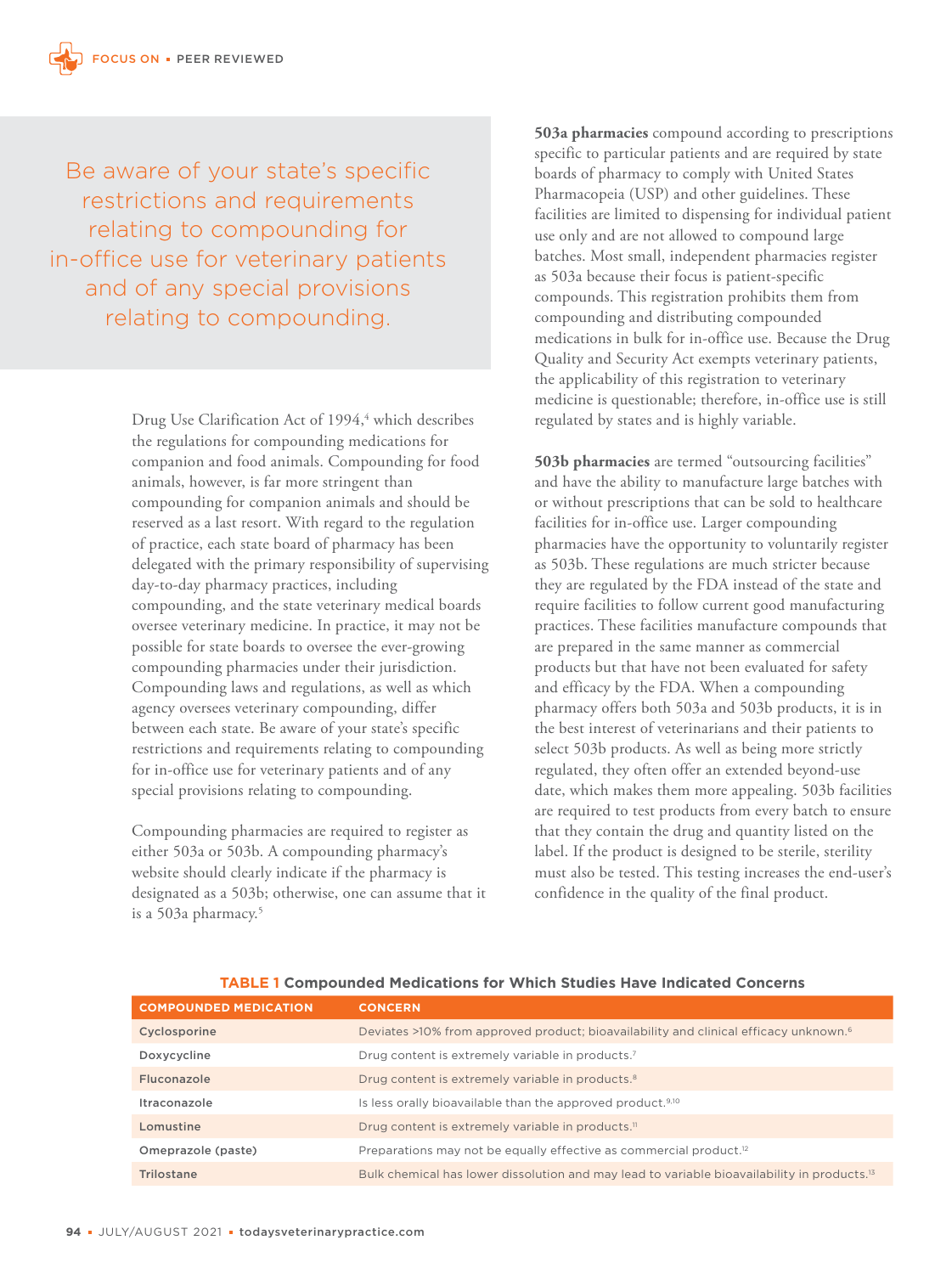## SAFETY AND EFFICACY OF COMPOUNDED MEDICATIONS

Compounded medications can be extremely beneficial to patients, but they are not without risk. Compared with commercially manufactured products that have been approved by the FDA, compounded products pose a greater risk to the patient's health. Some examples are provided in **TABLE 1**. Many products that are available from compounding pharmacies do not meet USP standards, have not been shown to be effective, or can be harmful for the patient. Although evidence indicates that these products do not meet the standards for bioequivalence to approved products, they are still promoted by compounding pharmacies.

Transdermal medications have become increasingly popular for feline patients, but no data support use of most of these products (**TABLE 2**). Medications that should never be compounded for transdermal delivery include antibiotics, those that have an effect within the gastrointestinal tract, and any that are cytotoxic.

## WHEN TO USE A COMPOUNDED MEDICATION

The decision to use a compounded preparation should be veterinarian driven and should always be made according to evidence-based medicine.15 However, many compounding pharmacies use flyers and email to promote use of compounded medications over commercially available products, even if a compounded medication is not medically required. Compounded medications should not be used unless FDA-approved drugs are not sufficient, as that would be considered a type of extra-label use.

## Reasons to Use Compounded Medications

There are a variety of reasons for prescribing a

compounded medication as opposed to a commercially available medication.

- The patient needs medication at a strength that is not commercially available.
- The patient needs medication in a dosage form that is not commercially available.
- The commercially available product contains a substance that is toxic to the patient or to which the patient is allergic.
- Compounded medication may be easier to administer.

Compounded sildenafil provides an example of ease of administration. The size and composition of the commercially available 20-mg tablet can cause the tablet to crumble when quartered, leading to loss of some of the medication. Instead, for treatment of pulmonary hypertension, feline patients can receive a maintenance dose of 0.25 to 1.6 mg/kg of compounded sildenafil suspension orally q24h (off-label).<sup>16</sup> The appropriate dose of the compounded oral suspension can be drawn up into a syringe; thus, veterinarians can be far more confident that the cat will receive the appropriate dose. In addition to content uniformity of the compounded oral suspension, a flavored suspension may make medicating the patient easier for the client, thereby increasing compliance.

## Reasons Not to Use Compounded Medications

Some reasons for prescribing compounded medications are inappropriate. One such reason is that compounded medication may cost less than the manufactured product. Some compounding pharmacies may be able to offer compounded medications at a lower cost than the commercial product because they use bulk chemical powder to create their formulation. However, cost should not drive your patient's treatment options.

| <b>DRUG CLASS</b>                                           | <b>POTENTIAL CONCERN</b>                                 | <b>RECOMMENDATION</b>               |
|-------------------------------------------------------------|----------------------------------------------------------|-------------------------------------|
| Antibiotics                                                 | Low blood levels can lead to resistance                  | Avoid transdermal use               |
| Corticosteroids                                             | Can cause atrophy of the pinna                           | Discuss risk/benefit with caregiver |
| Gastrointestinal medications exerting only<br>local effects | Will not reach site of action                            | Avoid transdermal use               |
| <b>Hazardous medications</b>                                | Pose risk to caregivers                                  | Discuss risk/benefit with caregiver |
| Medications with narrow therapeutic index                   | Increase risk for toxic levels and<br>ineffective levels | Avoid transdermal use               |

#### **TABLE 2 Potential Classwide Concerns About Transdermal Therapy**<sup>14</sup>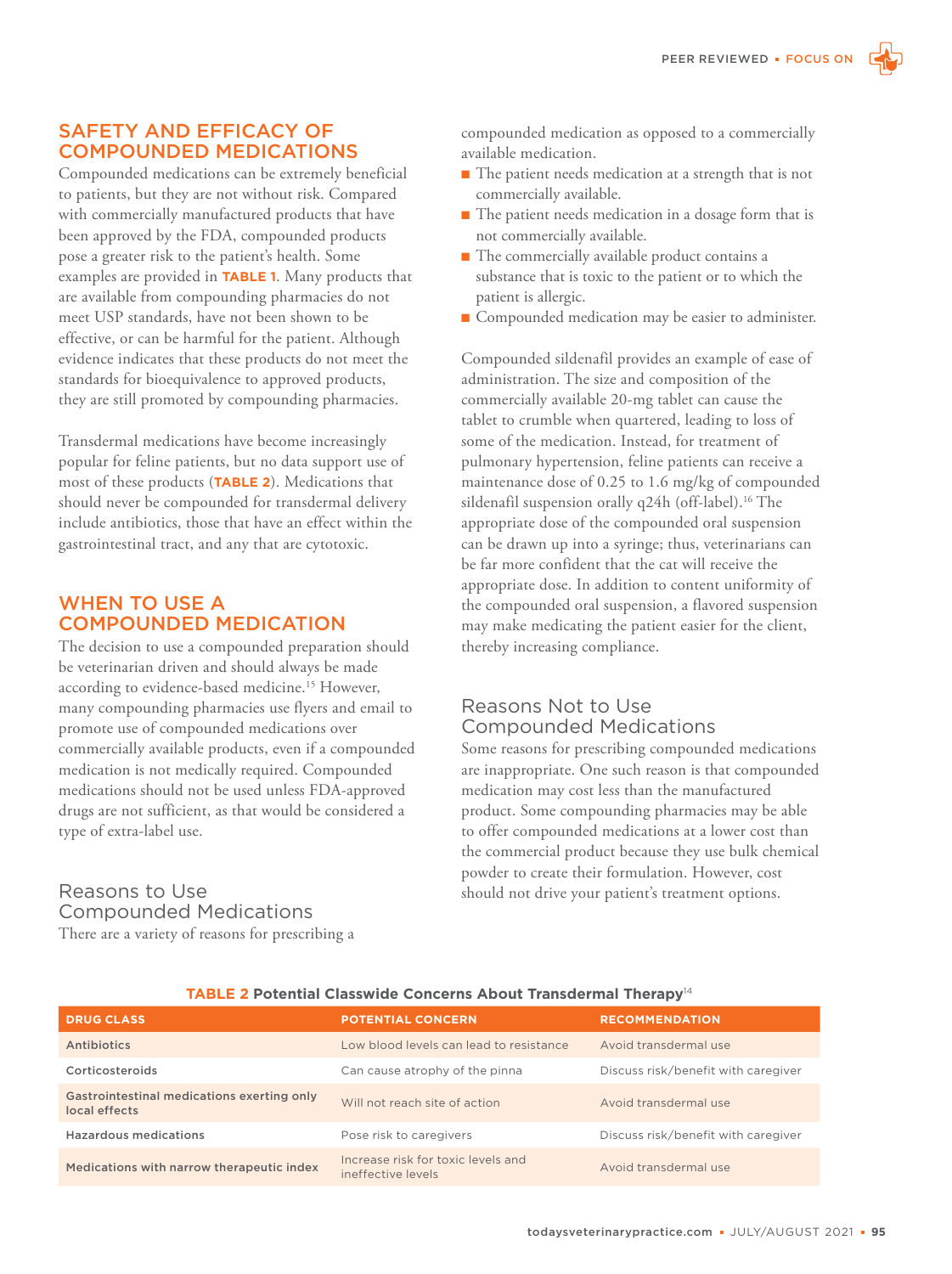When a compounding pharmacy offers both 503a and 503b products, the better choice is 503b because of more stringent regulation and testing.

> Legal entities, such as the FDA, prefer that commercially available products be used because these entities oversee the verification of their safety, effectiveness, and quality before the products are marketed. As mentioned previously, the FDA, along with the state boards of pharmacy, is obligated to monitor compounding practice; however, whether this obligation is fulfilled is in doubt. In compounding pharmacies, on both the human and veterinary sides, compounded products are often formulated from bulk chemicals instead of commercially manufactured products. The concern with this practice is that compounded medications have not been proven to be safe or effective to the standards of a commercial product, and in the case of 503a pharmacies, proof of quality is not required.

## FINDING A COMPOUNDING PHARMACY

Given the growing number of pharmacies that participate in compounding of both human and veterinary products, assessing the quality of compounded medications is imperative. First, ask your state board of pharmacy for a list of licensed compounding pharmacies. Also, the Pharmacy Compounding Accreditation Board assesses pharmacies for compliance with USP standards. By achieving this accreditation, a pharmacy shows commitment to compliance for preparing compounded medications and demonstrates interest in meeting standards for quality and safety. Achieving accreditation involves an inspection and a fee, and compounding pharmacies can choose whether or not to pursue this voluntary and expensive option. Other sources for finding a compounding pharmacy include compounding organization websites. The Alliance for Pharmacy Compounding has a pharmacy locator for compounding pharmacies (a4pc.org/apc/ findacompounder.aspx). The American College of

Apothecaries also has a pharmacy locator for any pharmacies registered as members (acainfo.org/ pharmacylocator). The pharmacies on these lists should still be assessed for quality standards, extent of staff training, how they compound their medications, and whether they are accredited.

Before calling in a compounded prescription to a 503a pharmacy or sending a client with a prescription for a compounded medication, do your due diligence and ask the pharmacy a few questions about their compounding practices. Determine if they are compliant with USP standards, which include chapters <795> for nonsterile compounding, <797> for sterile compounding, and <800> for hazardous compounding. If there are USP formulations available, they should be using USP monographs. If they are not, you can ask where they obtain their formulas. Compounding companies have specialists that can provide formulas, including the Professional Compounding Center of America and Medisca; in addition, multiple journals publish compounding formulas (e.g., *International Journal of Pharmaceutical Compounding*).

### SPECIAL CONSIDERATIONS

Pharmacists are specifically trained in the pharmacodynamics and pharmacokinetics that affect humans but receive little to no training for veterinary patients. Recently, pharmacy schools have started recognizing the prominence of compounded medication use for veterinary patients and some have added training to their elective curricula. However, it is crucial to confirm with the pharmacy that they are familiar with veterinary-specific compounding and familiar with restrictions on ingredients for veterinary patients (e.g., toxicity of xylitol for dogs). When prescribing a medication, be sure to specify a flavor for the patient because the pharmacist may not be familiar with preferential flavors of veterinary patients beyond cats and dogs. If you are interested in getting a particular medication compounded into a certain strength or dosage form, reach out to a compounding pharmacy and ask about the availability of a formula. They should be able to discuss if it is feasible or should provide you with other potential options.

## SUMMARY

- Compounded medications can be useful when FDA-approved medications are not available.
- Choose a compounded medication when a commercial